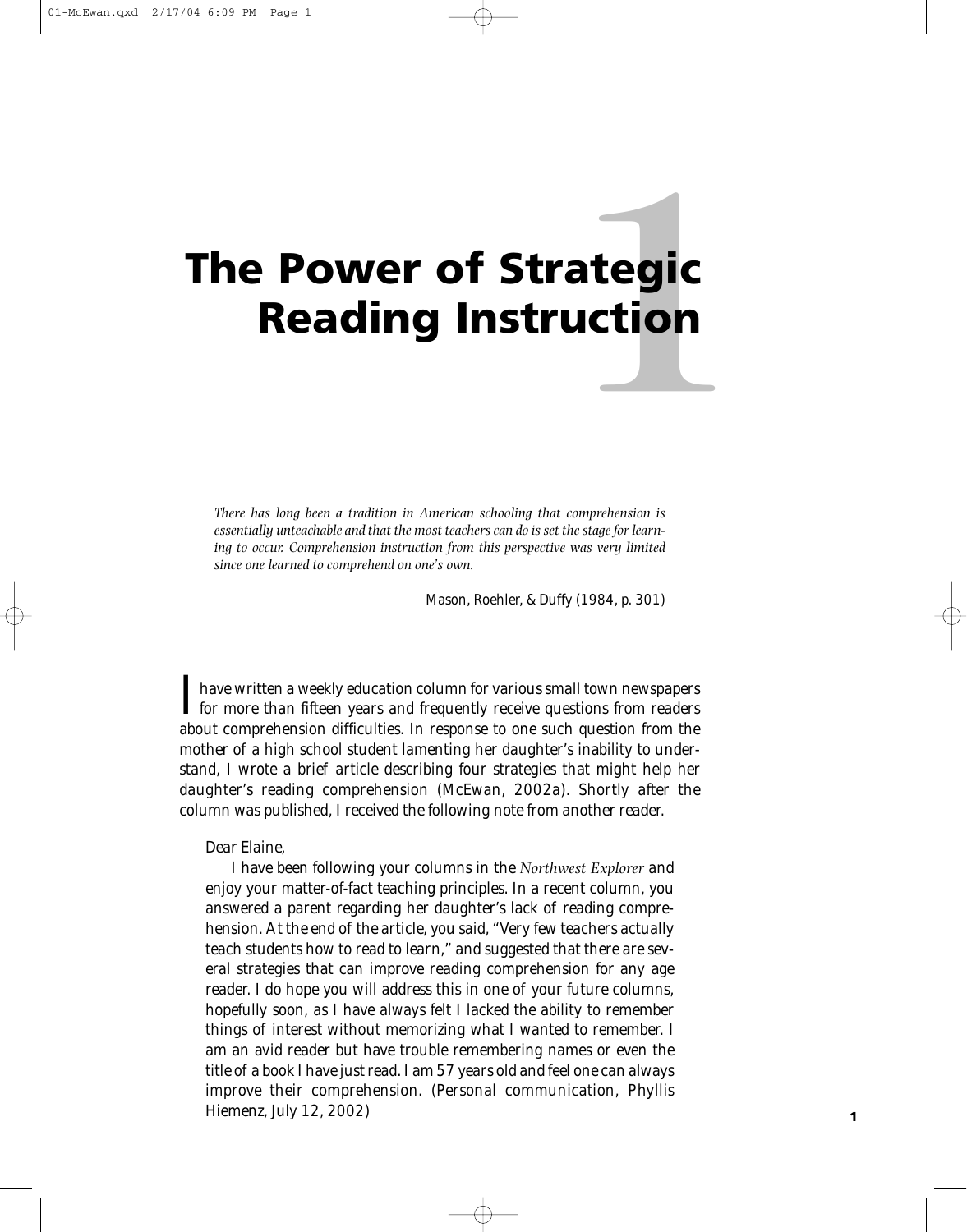I took Phyllis's suggestion and devoted several columns to describing a variety of procedures, prompts, and props that readers could use to acquire and perfect their cognitive strategy usage. I thought no more about Phyllis's reading problem until I began writing this book. It was then that I decided to get in touch with her to ask if she had been using any of the strategies. Here is her reply:

#### Dear Elaine,

Your description of four cognitive strategies [summarizing, monitoring-clarifying, questioning, and visualizing-organizing] was very helpful and I find myself reading more with a purpose rather than thinking that I will absorb it simply because I am reading it. I now question why I want to read a particular article and then what I want to get out of it.

I have also realized that I shouldn't be so hard on myself when I can't remember everything, since we are individuals and what I remember about a book is what was important to me.

The strategy I have used the most is the one where I write down key words as I read to help me comprehend and remember the important ideas. I have to admit I haven't done much book reading since I have been upgrading my skills on Microsoft Office and Excel. As I'm learning new skills, I still write down key words to help me remember since it's easy to overload on so much information at once. This way, when I am applying something new, I can quickly look at my outline and it helps me remember what to do (of course, not every time). I especially liked your example about the waitresses who served you recently and how easily you remembered the name of one because it was the same as your daughter's, but promptly forget the names of the others. This has helped me to realize that we do selectively remember what is relevant and important to us**.** *I hope this all makes sense*. (Personal communication, Phyllis Hiemenz, December 15, 2003).

Phyllis's note made perfect sense to me. Bransford (1979) calls the processing activities in which learners engage "acquisition activities" (p. 52) and observes, "Many people speak of their poor memories. What do they mean? Are they limited by inferior 'storage capacity' because of the makeup of their brain?" Bransford answers his question in the same way I answered Phyllis in my newspaper column: "It is the types of processing activities performed at acquisition that are important for learning and remembering. As these acquisition activities are changed, the ability to remember follows suit" (p. 52).

For a mature adult like Phyllis, who had long been frustrated by her inability to read text and automatically understand and remember it, the awareness that she can activate prior knowledge, connect what she is reading to what she already knows, summarize the key points or main idea while she reads, and monitor her comprehension comes as something of a cognitive epiphany. Hopefully your students will not have to wait as long as Phyllis did to discover the power of strategic reading. We know that students can acquire *strategic reading* habits through the delivery of *strategic reading instruction* by *strategic teachers,* and that the process can begin in preschool or kindergarten (Novak,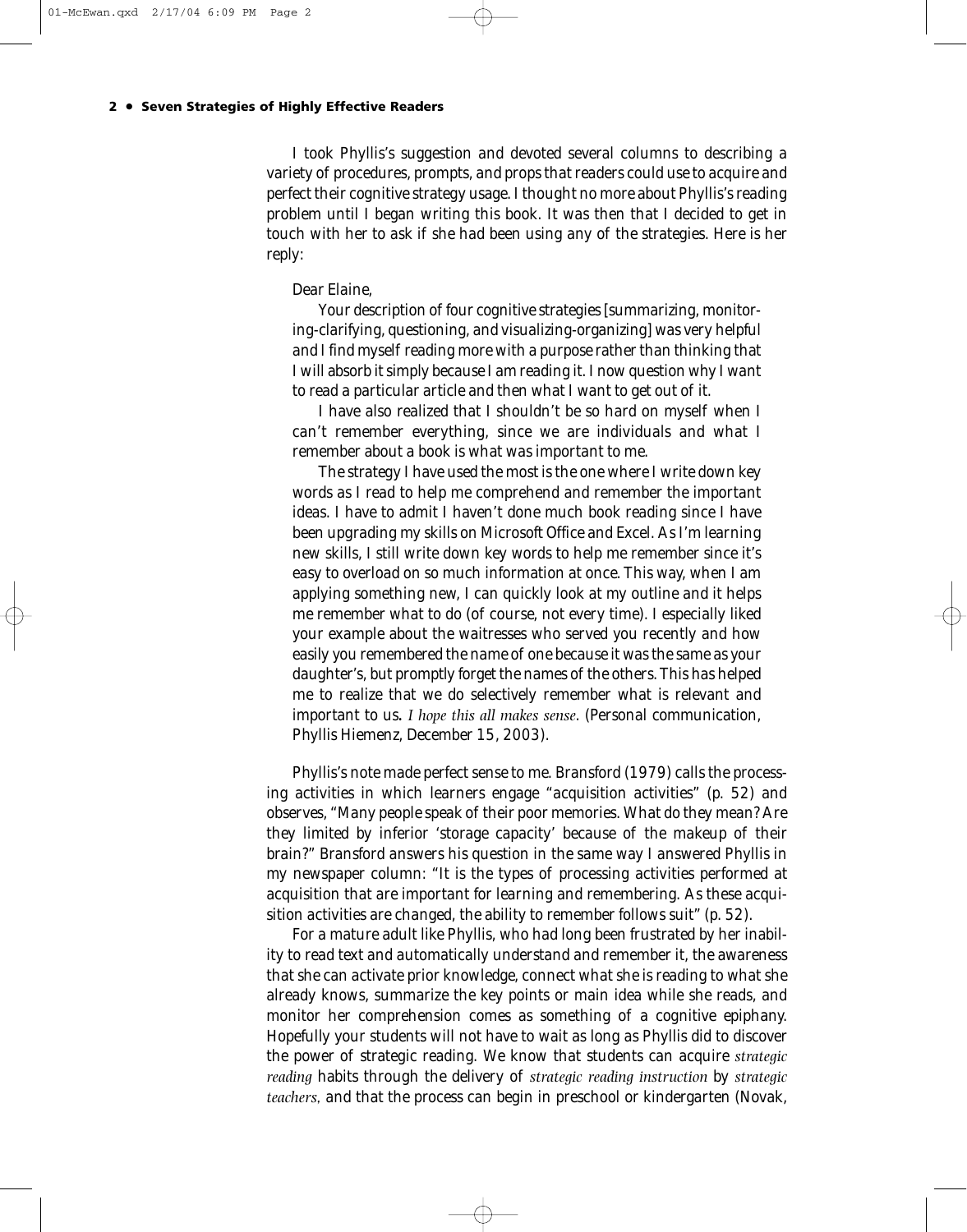1998; Smolkin & Donovan, 2000; Williams, 2002). We can teach all students to become more *strategic readers.*

The four italicized terms in the previous sentences are described, defined, and discussed at depth throughout *Seven Strategies of Highly Effective Readers.* The following definitions are drawn from the literature and research in three areas: reading comprehension instruction, cognitive science, and teacher effectiveness.

- *Strategic reading* is the extraction and construction of meaning from text by teachers and students individually or by teachers and students jointly through the skillful and situational use of a repertoire of cognitive strategies: the seven strategies of highly effective readers. The following synonyms are used for *strategic reading* in this book: *real reading* and *reading to learn.*
- *Strategic reading instruction (SRI)* is the explicit, systematic, and supportive instruction of cognitive strategies by all teachers in all grade levels and content areas. Whenever students are expected to extract and construct meaning from text (i.e., read to learn), the seven strategies of highly effective readers will be modeled, explained, scaffolded, and facilitated. The following synonyms are used for SRI in this book: *cognitive strategy instruction* and *strategy instruction*.
- *Strategic readers* are students who employ grade-level-appropriate cognitive strategies to extract and construct meaning from text. The following synonyms are used for strategic readers in this book: *highly effective readers* and *skilled readers*.
- *Strategic teachers* are individuals who, in addition to having personal traits that signify character, teaching traits that get results, and intellectual traits that demonstrate knowledge, curiosity, and awareness (McEwan,  $2002c$ ),<sup>1</sup> are also able to model, coach, and facilitate their students' acquisition of cognitive strategies by drawing metacognitively on their personal strategic reading habits. The following synonym is used for strategic teachers in this book: *highly effective teachers*.

# **WHAT IS STRATEGIC READING?**

According to Mortimer Adler (1940), reading is thinking (p. 43), while Edward Thorndike (1917) described reading as problem solving (p. 329). Adler and Thorndike were right, to a point, but more contemporary scholars focus their definitions of reading on meaning, most particularly the construction of meaning by the reader. The RAND Reading Study Group (2002) defined *reading comprehension* as "the process of simultaneously extracting and constructing meaning through interaction and involvement with written language" (p. 11). *Strategic reading,* as described and discussed in this book, assumes that the process of extracting and constructing meaning from challenging text can only occur through the automatic and expert use of cognitive strategies.

The cognitive processing that occurs during reading has fascinated a wide variety of scholars. My concept of what occurs during this process is akin to what Walt Whitman (as quoted in Gilbar, 1990) describes as "an exercise [or] a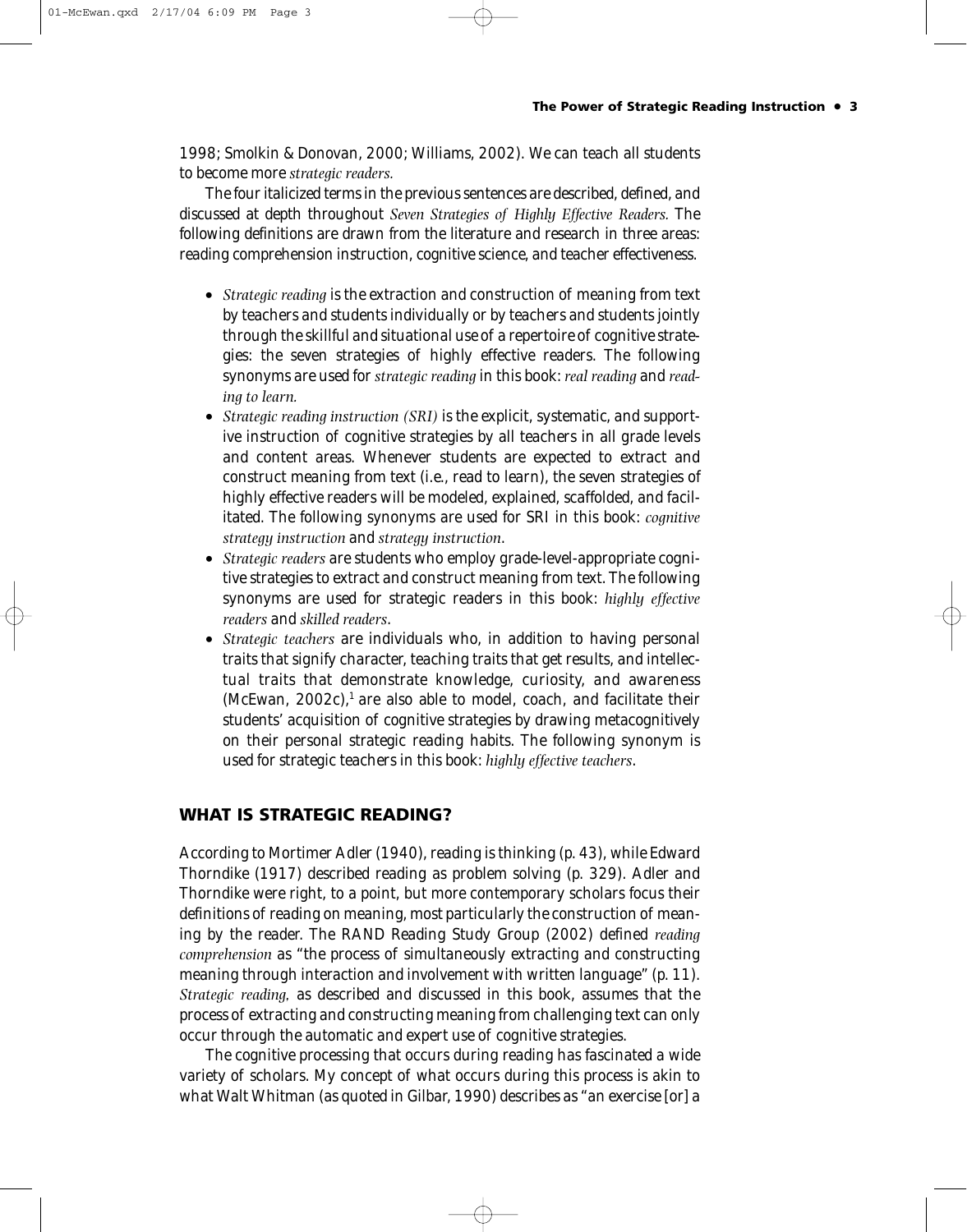gymnast's struggle; [something] that the reader is to do for himself, must be on the alert [and] must . . . construct . . . the poem, argument, history, metaphysical essay—the text furnishing the hints, the clue, the start or [the] framework" (p. 39). Reading can often be hard work that leaves the reader exhausted.

Cognitive psychologists van den Broek, Young, Tzeng, and Linderholm (1999) theorized that the process of skilled reading consists of fluctuating activations of concepts in the brain that can come from one or more of four different sources: (1) the text that is currently being processed, (2) text that was processed immediately preceding, (3) concepts processed in even earlier reading cycles, or (4) background knowledge. Their hypothesized representation looks somewhat like a landform map, complete with peaks, valleys, plateaus, and plains (p. 75). Of course, the mental landscape of a skilled reader is neither a landform map nor an actual place. It is a theory or representation of what is happening in the mind of a skilled reader as memory is constantly changing to accommodate the dynamic results of cognitive processing. "The pattern of activations and deactivations is a result of the interaction of the text, the reader's attentional capabilities, his or her background knowledge, and the reader's criteria for comprehension, and hence for retrieval" (p. 78).

Pearson and Fielding (1991) summarize what happens during their version of strategic reading thus: "Students understand and remember ideas better when they have to transform those ideas from one form to another. Apparently it is in this transformation process that the *author's* ideas become [the] *reader's* ideas, rendering them more memorable. Examined from the teacher's perspective, what this means is that teachers have many options to choose from when they try to engage students more actively in their own comprehension: summarizing, monitoring . . . engaging visual representation, and requiring students to ask their own questions all seem to generate learning" (p. 847).

Perkins (1992) calls the processing that must go on in order for students to acquire more than a smattering of soon-to-be-forgotten facts *complex cognition,* and suggests that teachers will have to "sell" students on both the short- and long-term benefits of acquiring and using cognitive strategies.

Complex cognition has more intrinsic interest and promises more payoff outside of school and later in life. But consider the cost to learners: complex cognition demands much more effort. It creates greater risk of failure. It introduces the discomforts of disorientation, as learners struggle to get their heads around difficult ideas. Peer status for complex cognition is certainly mixed; who wants to be known as a 'brain'? And very commonly, so far as grades and teacher approval go, complex cognition buys no more than the simpler path of getting facts straight and the algorithms right. No wonder, then, that students perfectly reasonably do not automatically gravitate toward complex cognition. (pp. 59–60)

The goal of this book is to convince you of the benefits of strategic reading so that you in turn can convince your students.

The most comprehensive and informative descriptions of what happens in the minds of skilled readers as they process text (or engage in the kind of complex cognition described by Perkins [1992]) can be found in a type of research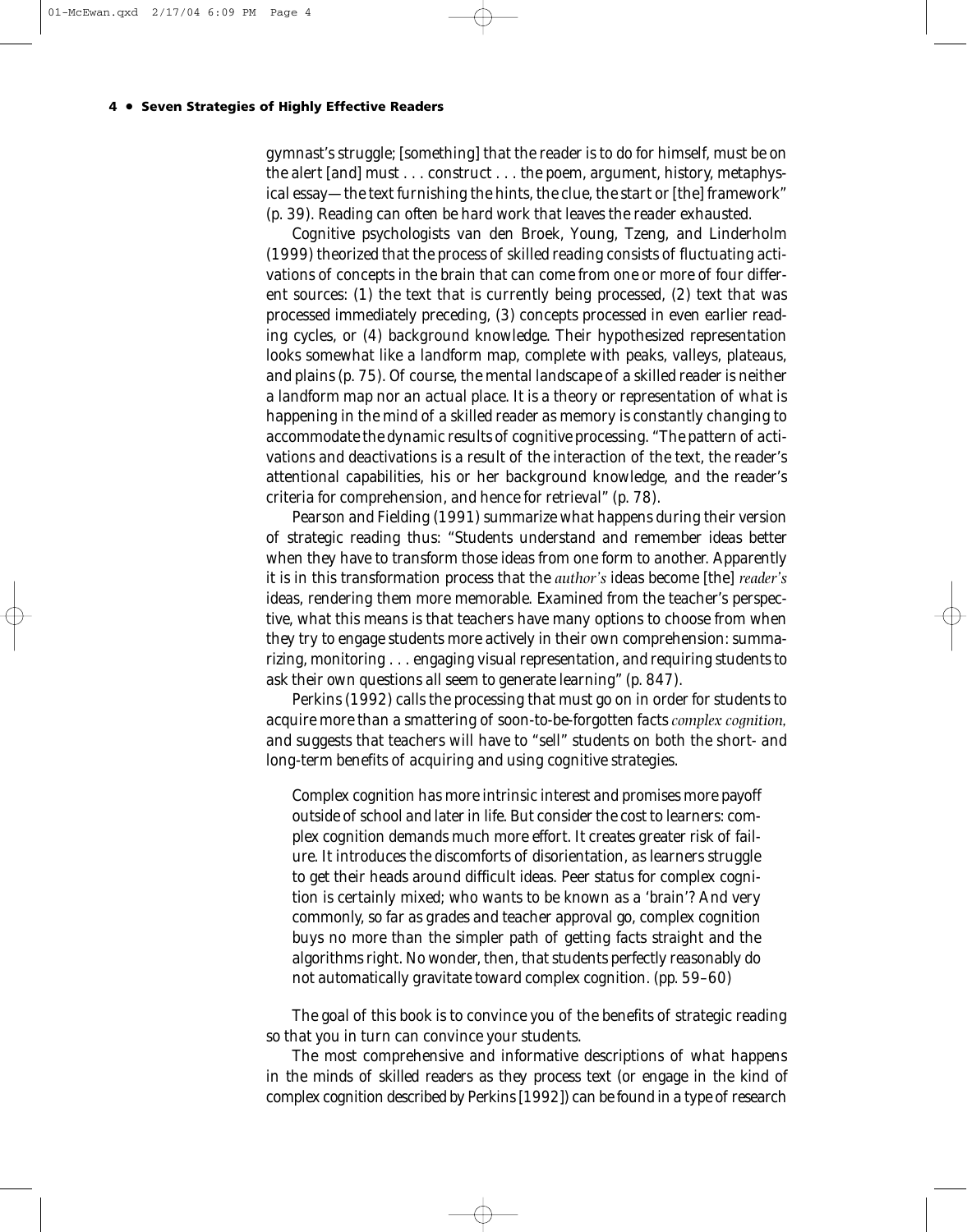#### **The Power of Strategic Reading Instruction • 5**

called *verbal protocols.* Verbal protocols are verbatim self-reports that people make regarding what is happening in their minds as they think (James, 1890), solve problems (Duncker, 1926, 1945), and read (Pressley & Afflerbach, 1995). These transcripts are subsequently analyzed to answer specific research questions, such as: What is the influence of prior knowledge on expert readers' strategies as they determine the main idea of a text?" (Afflerbach, 1990b). As subjective as verbal protocols may seem to be, they are a valid and highly useful tool for providing "snapshots" and even "videos" of the ever-changing mental landscape that expert readers construct during reading. Pressley & Afflerbach (1995) conclude, based on their extensive collection of verbal protocols from expert readers, that reading is "constructively responsive*—*that is, good readers are always changing their processing in response to the text they are reading" (p. 2).

The question that most educators ask at this point is this: "Can *I* really teach *all* students how to become strategic, situational, constructively responsive readers?" This question is an important one that should always be asked by educators regarding any idea, program, or methodology that is being proposed for implementation in their schools and classrooms. The answer comes from cognitive science research.

# **WHAT IS STRATEGIC READING INSTRUCTION?**

The solutions to the challenge of teaching students to read strategically are found in a vast body of research on cognitive strategy instruction derived from the discipline of cognitive science (National Reading Panel, 2000; Pressley, 2000; Pressley et al., 1995; RAND Reading Study Group, 2002; Rosenshine, 1997b; Rosenshine & Meister, 1984; Trabasso & Bouchard, 2000, 2002; Wood, Woloshyn, & Willoughby, 1995). Based on more than 200 scientific research studies and reviews, here is what we currently know about the power that cognitive strategies, taught well and consistently, have to increase students' abilities to understand and retain what they read:

- Skilled or expert readers routinely draw from a repertoire of cognitive strategies while they are reading challenging text.
- Students of all ability levels benefit from strategy instruction both as evidenced in increased understanding and retention and also in higher standardized test scores.
- The effectiveness of a variety of individual cognitive strategies in boosting student achievement is well supported by experimental research.
- The effectiveness of several multiple-strategy instructional approaches is well supported by experimental research.
- There are specific instructional methods to teach cognitive strategies to students that produce results.

Figure 1.1 presents a small portion of the scientific evidence for the power of cognitive strategy instruction to boost student achievement. Consult the previously cited research articles and literature reviews in this chapter for a comprehensive list of the applicable studies.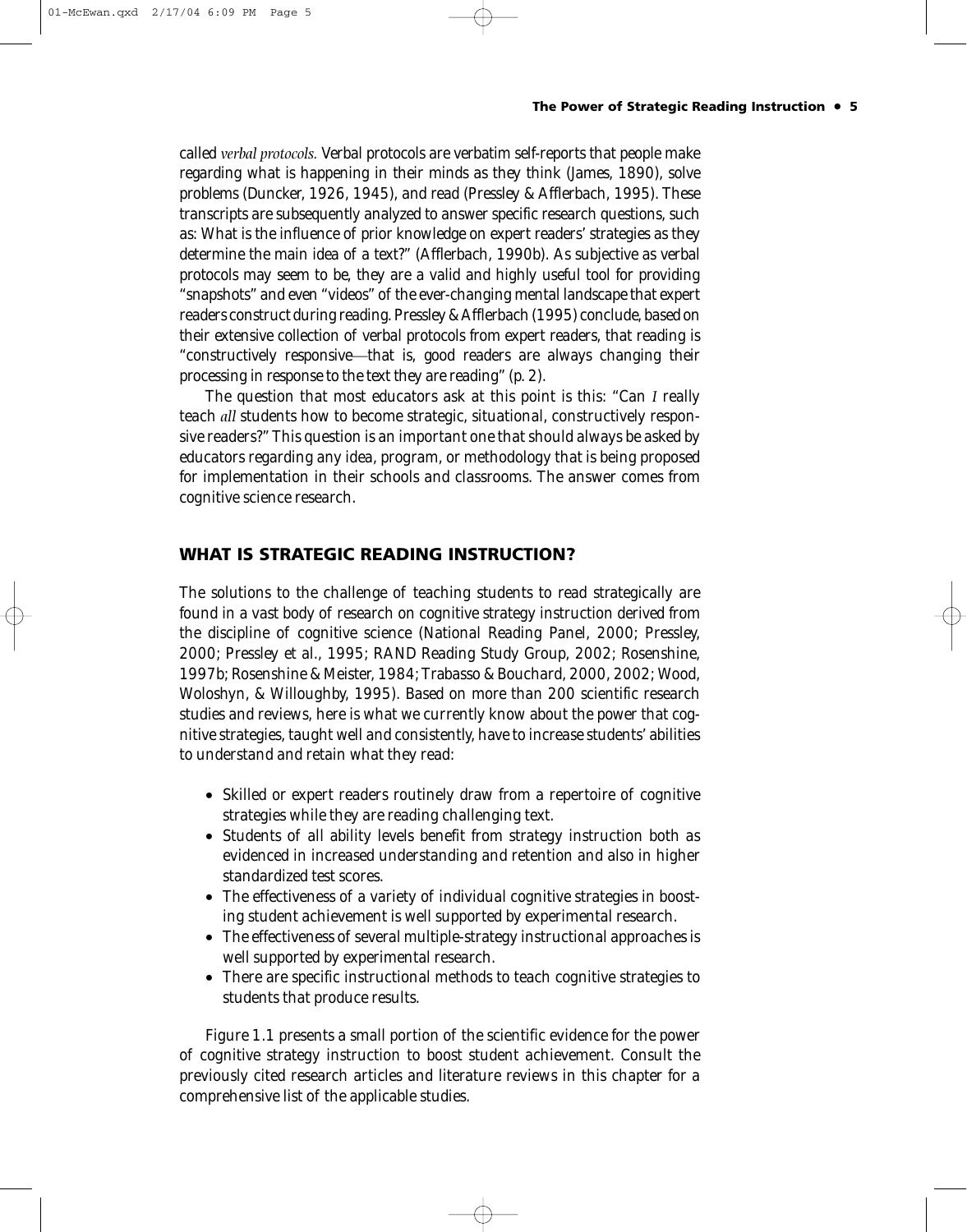**6**

| Research Questions                                                                      | Research                                                                                                                                                                                                                                                                                                                                          |
|-----------------------------------------------------------------------------------------|---------------------------------------------------------------------------------------------------------------------------------------------------------------------------------------------------------------------------------------------------------------------------------------------------------------------------------------------------|
| Which strategies do skilled<br>readers use?                                             | Afflerbach (1990a, 1990b); Afflerbach & Johnston (1984); Pressley & Afflerbach (1995)                                                                                                                                                                                                                                                             |
| Which students benefit from<br>strategy usage?                                          | Anderson & Roit (1993); Brown & Campione (1994, 1996); National Reading Panel (2000); Palincsar & Brown<br>(1984); Pressley, Johnson, Symons, McGoldrick, & Kurita (1989); Rosenshine & Meister (1984); Rosenshine,<br>Meister, & Chapman (1996); Trabasso & Bouchard (2000, 2002)                                                                |
| Which multiple-strategy<br>approaches work best?                                        | Brown, Pressley, Van Meter, & Schuder (1996); Lysynchuk, Pressley, & Vye (1990); Palincsar & Brown (1984);<br>inary, Gaskins, et al. (1992); Rosenshine (1997a); Rosenshine & Meister (1984)<br>Pressley, El-D                                                                                                                                    |
| Which instructional methods are<br>most effective for teaching<br>cognitive strategies? | ley, Van Meter, & Schuder (1996); Duffy (2002); Duffy et al. (1987); Gaskins & Elliot (1991); Gaskins,<br>Laird, O'Hara, Scott, & Cress (2002); Marks et al. (1993); Morrow, Tracey, Wood, & Pressley (1999); Pressley,<br>El-Dinary, Marks, & Stein (1992); Rosenshine (1997a, 1997b); Taylor, Pearson, Clark, & Walpole (1999)<br>Brown, Pressl |
| cognitive strategy instruction?<br>What is the current status of                        | Pearson (1996); Pressley, Wharton-McDonald, Mistretta-Hampton, & Echevarria (1998); Pressley et al. (2001);<br>Wharton-McDonald, Pressley, & Hampton (1998); Wharton-McDonald et al. (1997)                                                                                                                                                       |
|                                                                                         | Ē<br>ת דדי זו דרך                                                                                                                                                                                                                                                                                                                                 |

 $\phi$ 

 $\rightarrow$ 

Figure 1.1. Copyright © 2004 Corwin Press. All rights reserved. Reprinted from Seven Strategies of Highly Effective Readers, by E. K. McEwan. Thousand Oaks, CA: Corwin Press, www.corwinpress.com. Reproduction authorized on Figure 1.1. Copyright © 2004 Corwin Press. All rights reserved. Reprinted from *Seven Strategies of Highly Effective Readers*, by E. K. McEwan. Thousand Oaks, CA: Corwin Press, www.corwinpress.com. Reproduction authorized only for the local school site that has purchased this book.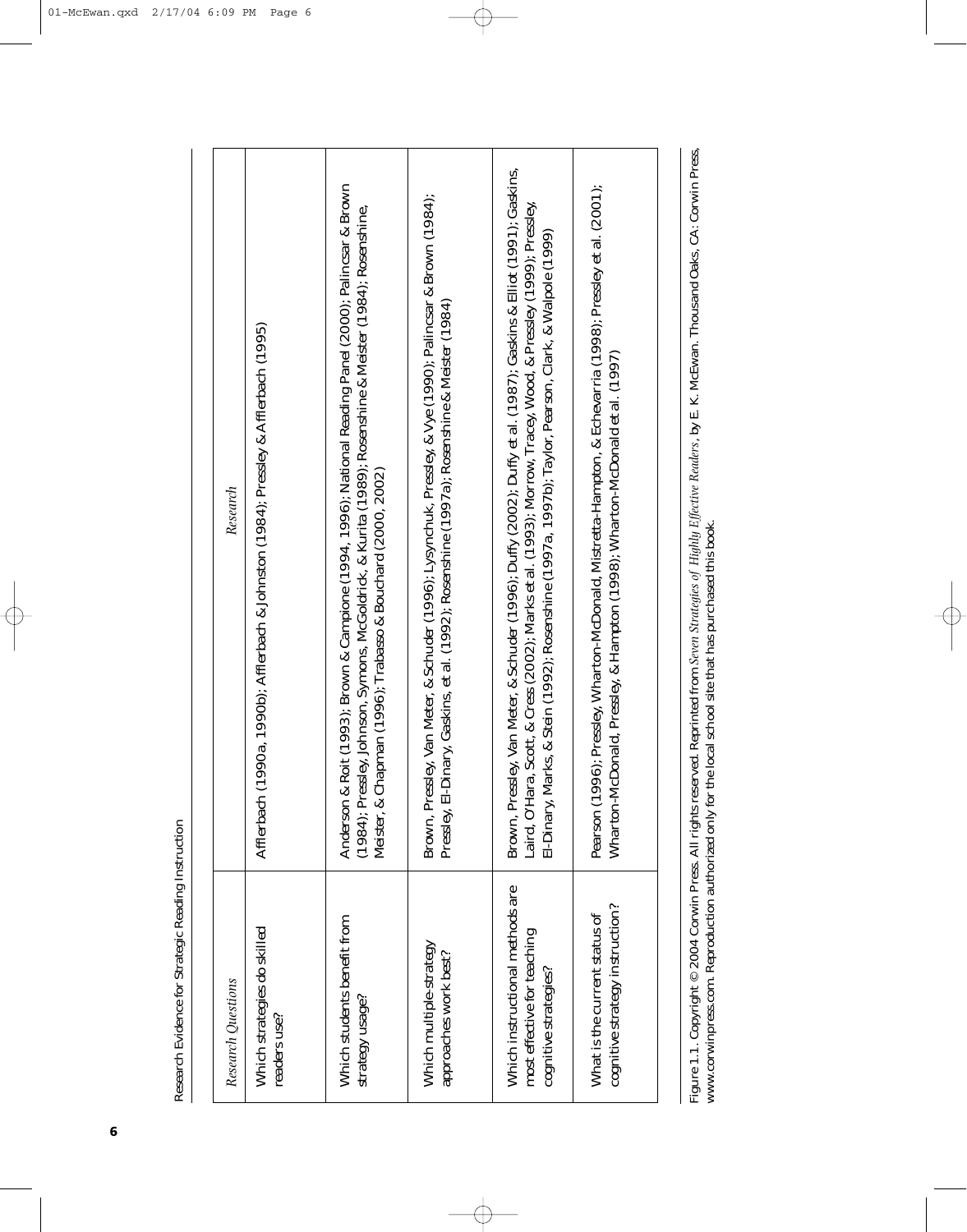#### **The Power of Strategic Reading Instruction • 7**

The scientific research evidence showing that we can directly and explicitly teach a repertoire of cognitive strategies to students in order to increase their capacities to understand and remember is (and has been for quite some time) an astounding educational breakthrough. A comparable breakthrough in the field of medicine, for example, was the discovery of a vaccine for polio. Unfortunately, the findings of the National Reading Panel (2000) regarding the power of cognitive strategy instruction did not make the front page of the *New York Times* as did the discovery of a vaccine for polio. In fact, "despite a significant body of research in the 1980's suggesting the effectiveness of strategy instruction, especially for lower-achieving readers, strategy instruction has not been implemented in many American classrooms" (Dole, 2000, p. 62). With the passage of the No Child Left Behind Act of 2000 (2002), educators can no longer afford to ignore this powerful body of research. It is precisely what we need to assist us in leaving no child behind.

Knowing that we do not need to wait for students to "catch on" to comprehension or "develop" a strategic reading approach or "bloom" as strategic readers when they become "ready" should encourage and hearten every teacher. Cognitive strategies *can* be taught to all of our students—now.

# **WHAT ARE THE SEVEN STRATEGIES OF HIGHLY EFFECTIVE READERS?**

If you have read any of the recent comprehension and reading strategy books, you may well have been overwhelmed, as have I, by the sheer number and variety of "strategies" to be found. Where did they all come from? What's good, what's not, and how does one tell the difference? You may even be wondering if you are getting your money's worth in a book that gives you only seven. The strategies that I have chosen to feature in this book are the actual cognitive *processes* in which all skillful readers engage (Pressley & Afflerbach, 1995). These differ greatly from the hundreds of instructional activities developed by teachers, curriculum developers, and consultants (myself included), and we will explore those differences shortly. The seven strategies of highly effective readers are listed in alphabetical order and defined, in Figure 1.2.

I selected them for the following reasons: (1) They are used by skilled readers and known to be essential to proficient adult reading, (2) instruction in these strategies results in higher achievement on both teacher-made tests and standardized achievement tests, and (3) the majority of state standards and assessments expect students to demonstrate proficiency in the use of all of these strategies. Without a skillful marriage of content *and* SRI that begins on the first day of kindergarten and continues during every school day thereafter, the accomplishment of the stringent learning outcomes set forth in most state standards, especially with diverse learners, may well be impossible. SRI offers the promise, however, of making stiff standards, whether those of your school, district, or state, actually "stick" with students. The research evidence is shown in Figure 1.3.

Cognitive strategies are defined in various ways. They are sometimes called mental tools. Skilled readers routinely use these "mindtools" (Jonassen, 2000) to process what they read or what they hear (in the case of listening comprehension),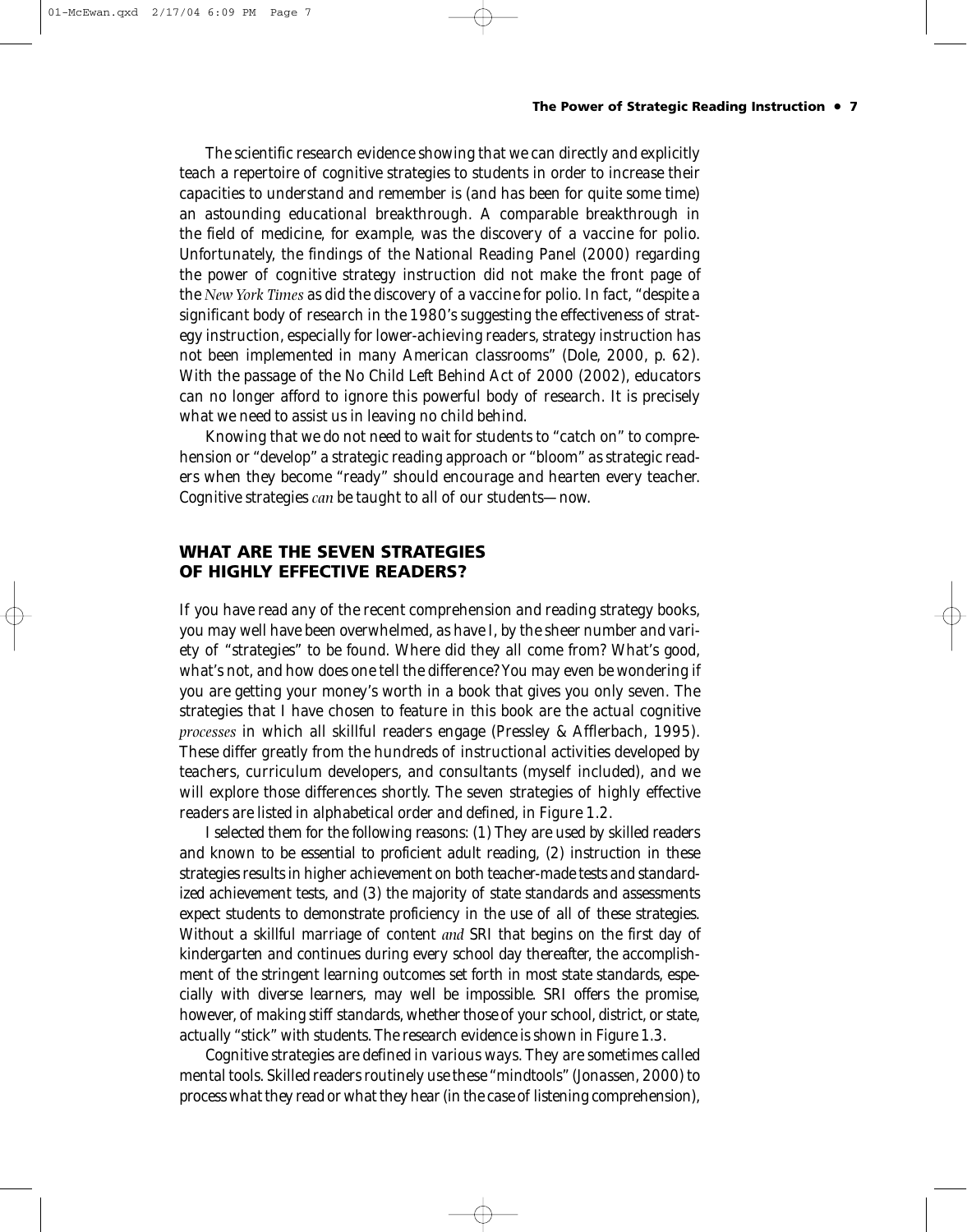**8**

| Strategy                                                | Description                                                                                                                                                                                                                                     |
|---------------------------------------------------------|-------------------------------------------------------------------------------------------------------------------------------------------------------------------------------------------------------------------------------------------------|
| Activating                                              | cognitive pump" to recall relevant prior knowledge and experiences from long-term<br>memory in order to extract and construct meaning from text<br>"Priming the                                                                                 |
| Inferring                                               | Bringing together what is spoken (written) in the text, what is unspoken (unwritten) in the text, and what is<br>already known by the reader in order to extract and construct meaning from the text                                            |
| Monitoring-Clarifying                                   | Thinking about how and what one is reading, both during and after the act of reading, for purposes of determining<br>if one is comprehending the text, combined with the ability to clarify and fix up any mix-ups if necessary                 |
| Questioning                                             | learning dialogues with text (authors), peers, and teachers through self-questioning,<br>question generation, and question answering<br>Engaging in                                                                                             |
| Searching-Selecting                                     | variety of sources to select appropriate information to answer questions, define words and terms,<br>clarify misunderstandings, solve problems, or gather information<br>Searching a                                                            |
| Summarizing                                             | meaning of text in one's own words-different words from those used in the original text<br>Restating the                                                                                                                                        |
| Visualizing-Organizing                                  | a mental image or graphic organizer for the purpose of extracting and constructing<br>meaning from text<br>Constructing                                                                                                                         |
| Ë.<br>$\ldots$ and $\alpha$ and $\alpha$<br>;<br>-<br>- | La Calca CA .Camina Da<br>.<br>بال<br>بالكل<br>$\alpha$ and $\alpha$ are the $L$ of $\alpha$ and $\alpha$ and $\alpha$ and $\alpha$ and $\alpha$ and $\alpha$ and $\alpha$<br>.<br>بال<br>بال<br>امعا المعامل المستعدد المستعدد<br>معلمات المله |

 $\overline{\bigoplus}$ 

 $\Rightarrow$ 

Figure 1.2. Copyright © 2004 Corwin Press. All rights reserved. Reprinted from Seven Strategies of Highly Effective Readers, by E. K. McEwan. Thousand Oaks, CA: Corwin Press, www.corwinpress.com. Reproduction authorized o Figure 1.2. Copyright © 2004 Corwin Press. All rights reserved. Reprinted from *Seven Strategies of Highly Effective Readers*, by E. K. McEwan. Thousand Oaks, CA: Corwin Press, www.corwinpress.com. Reproduction authorized only for the local school site that has purchased this book.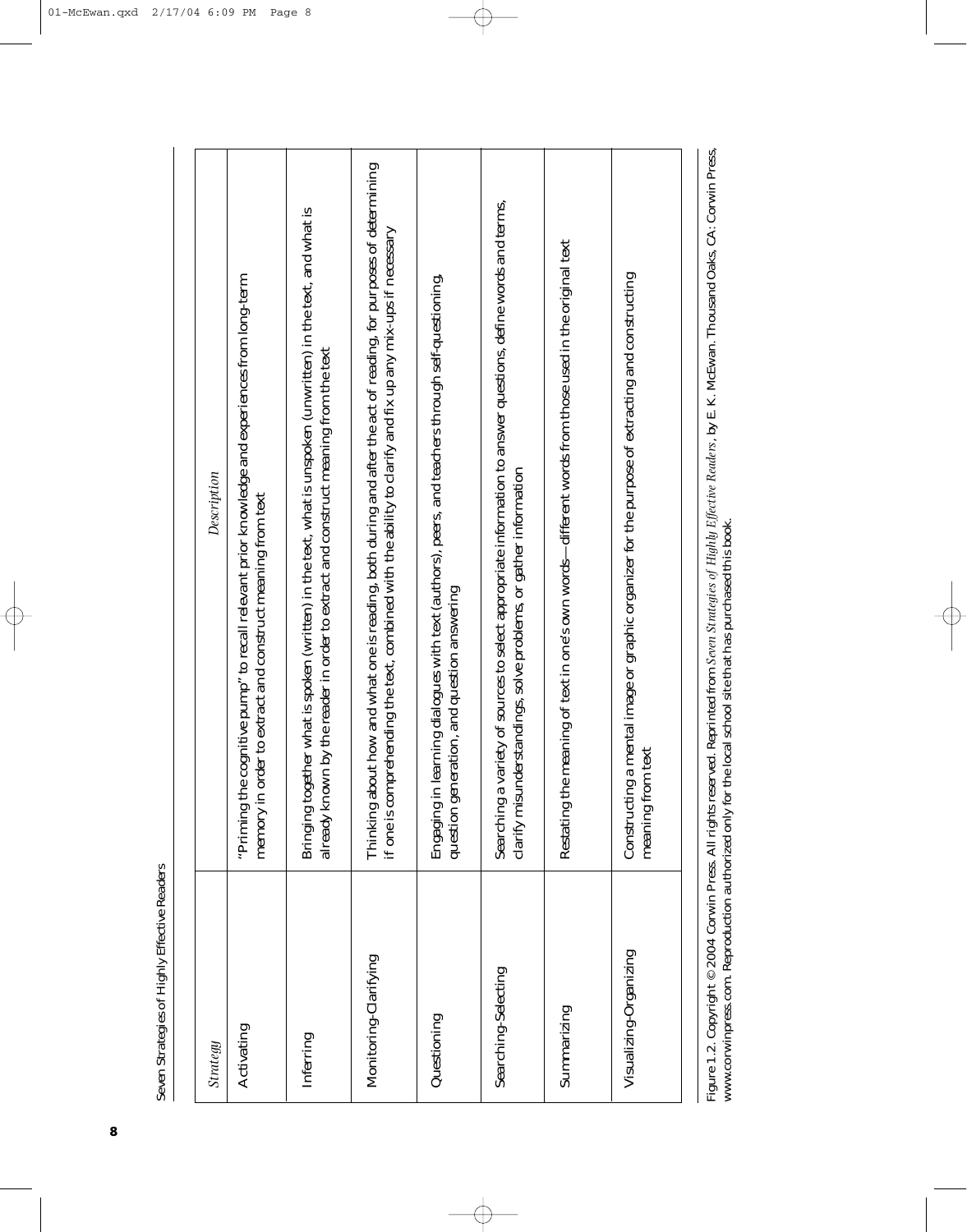Research Evidence for the Seven Strategies Research Evidence for the Seven Strategies

| Strategy                                              | References                                                                                                                                                                                                                                                                                            |
|-------------------------------------------------------|-------------------------------------------------------------------------------------------------------------------------------------------------------------------------------------------------------------------------------------------------------------------------------------------------------|
| Activating                                            | Wardrop (1991); Neuman (1988); Palincsar & Brown (1984); Pearson, Roehler, Dole, & Duffy (1992); Roberts (1988); Tharp<br>90b); Bransford (1983); Brown, Smiley, Day, Townsend, & Lawton (1977); Dole, Valencia, Greer, &<br>& Pressley (1988)<br>Afflerbach (1990a, 19<br>(1982); Wood, Winne,       |
| Inferring                                             | ; Dewitz, Carr, & Pathberg (1986); Hansen (1981); Hansen & Pearson (1983); Oakhill, Cain, & Yuill<br>llingsworth (1988); van den Broek (1994)<br>Cain & Oakhill (1998)<br>$(1998)$ ; Reutzel, & Hol                                                                                                   |
| Monitoring-Clarifying                                 | (1986); Markman (1977); Miller (1985, 1987); Paris, Cross, & Lipson (1984); Paris, Saarnio, & Cross (1986); Schmitt (1988);<br>Zimlin (1989); Baumann, Seifert-Kessel, & Jones (1992); Cross & Paris (1988); Elliott-Faust & Pressley<br>Babbs (1984); Baker &<br>Schunk & Rice (1985)                |
| Questioning                                           | Davey & McBride (1986); King (1989, 1990, 1992); King, Biggs, & Lipsky (1984); Nolte & Singer (1985); Rosenshine, Meister,<br>& Chapman (1996); Singer & Dolan (1982); Smolkin & Donovan (2000); Wong, Wong, Perry, & Sawatsky (1986)                                                                 |
| Searching-Selecting                                   | Dreher (1993, 2002); Dreher & Guthrie (1990); Guthrie & Kirsch (1987); Guthrie & Mosenthal (1987); Kobasigawa (1983);<br>Kuhlthau (1988); Spires & Estes (2002); Symons, MacLatchy-Gaudet, Stone, & Reynolds (2001                                                                                    |
| Summarizing                                           | 1984); Bean & Steenwyk (1984); Brown & Day (1983); Brown et al. (1983); Hare & Borchardt (1984); Rinehart, Stahl, &<br>(1984); Afflerbach & Walker (1992); Armbruster, Anderson, & Ostertag (1987); Baumann (1983,<br>Erickson (1986); Taylor (1986)<br>Afflerbach & Johnston                         |
| Visualizing-<br>Organizing                            | Alvermann & Boothby (1983, 1986); Armbruster, Anderson, & Meyer (1991); Berkowitz (1986); Borduin, Borduin, & Manley<br>(1994); Gambrell & Bales (1986); Jones, Pierce, & Hunter (1988/1989); Pressley (1976); Shriberg, Levin, McCormick, &<br>Pressley (1982); Sinatra, Stahl-Gemake, & Berg (1984) |
| www.corwinpress.com. Reproduction authorized only for | Figure 1.3. Copyright © 2004 Corwin Press. All rights reserved. Reprinted from Seven Strategies of Highly Effective Readers, by E. K. McEwan. Thousand Oaks, CA: Corwin Press,<br>the local school site that has purchased this book                                                                  |

 $\overline{\bigoplus}$ 

 $\Rightarrow$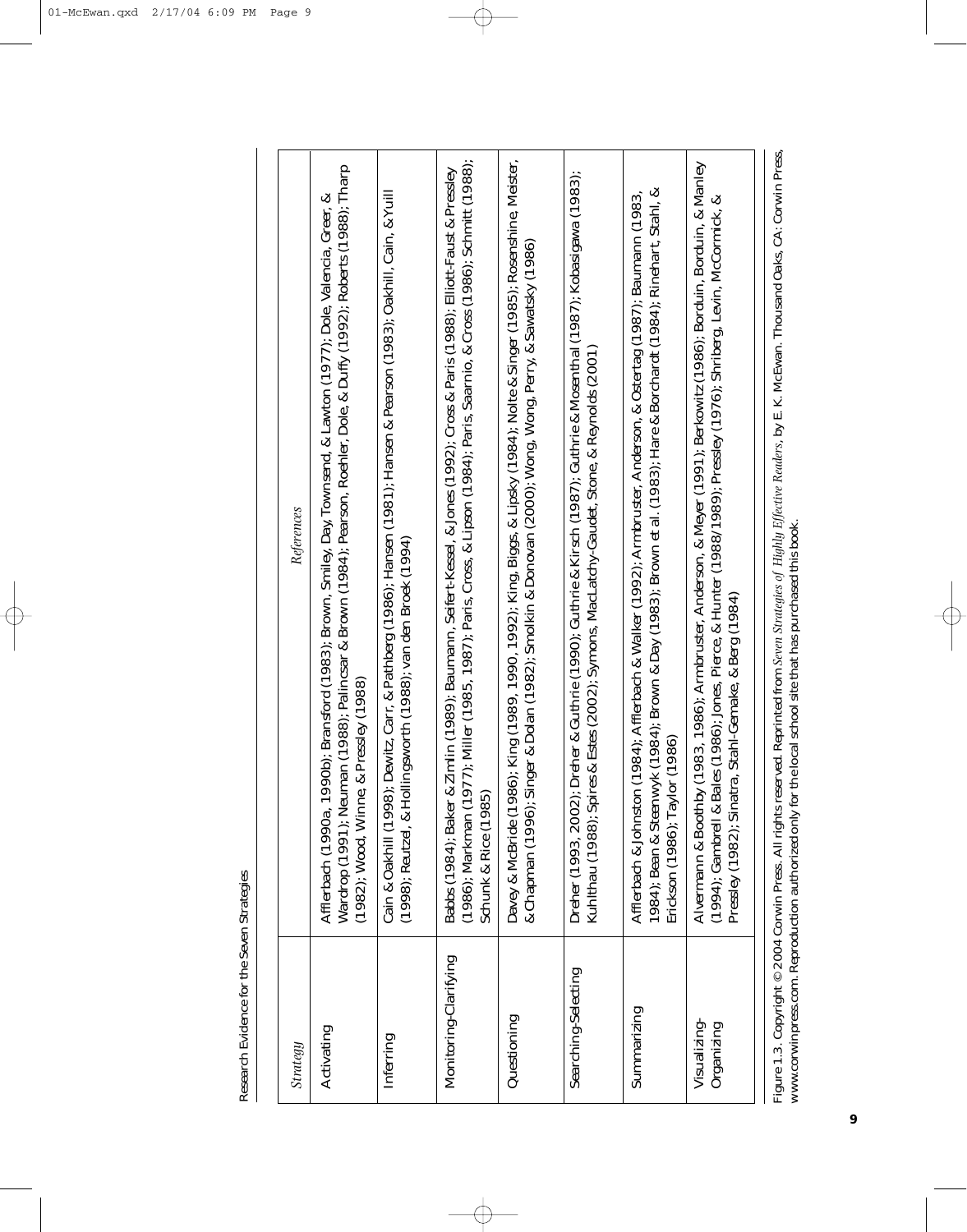similar to the ways that master tradespersons or artisans use their specialized tools. This analogy is an apt one and can be further extended to consider strategic teachers as cognitive masters and to refer to students as cognitive apprentices (Collins, Brown, & Holum, 1991; Collins, Brown, & Newman; 1990). Just as novices observe and learn from the experts in a particular trade or art, novice academics (students) learn from "mind mentors" (teachers) When teachers articulate their thinking about academic tasks and explain, model, and scaffold the use of cognitive strategies for students, these novice learners gain confidence and expertise, gradually reaching a point where, when they are confronted with a piece of challenging text, they are able to readily select the appropriate tool (cognitive strategy) from their personal "cognitive tool belts or boxes" (long-term memory) and apply it to their reading.

Cognitive strategies are also described as "behaviors and thoughts" (Weinstein & Mayer, 1986). Behaviors could include actions such as notetaking, generating key words, constructing a graphic organizer (e.g., a concept map or story grammar), previewing the text, looking back to check on an answer, writing a summary, retelling a story, or thinking out loud (i.e., rehearsing the steps or the ideas that are unclear or need to be remembered), or searching the Internet for an explanation or definition. Thoughts might include cognitive processes such as activating prior knowledge, monitoring comprehension, or inferring meaning. Skilled readers apply these strategies situationally, depending on their purposes for reading, the difficulty of the text, and their own experiences and background knowledge. If you prefer a more academic definition, strategies can be defined as "processes (or sequences of processes) that when matched to the requirements of tasks, facilitate performance" (Pressley, Goodchild, Fleet, Azjchowski, & Evans, 1989, p. 303). The seven cognitive strategies of highly effective readers should be part of every teacher's daily lesson plans and classroom conversations, but there are several other pieces of the reading puzzle that must also be in place for students to extract and construct meaning from text.

# **WHAT ARE THE PREREQUISITES FOR STRATEGIC READING INSTRUCTION?**

We *can* teach all students how to extract and construct meaning from written text more effectively, but only if they have several other important pieces of the reading puzzle already in place (McEwan, 2002b): (1) fluency, (2) vocabulary, and (3) background knowledge. The ability to read both accurately and automatically is an essential, albeit insufficient, prerequisite for comprehension (Perfetti, 1985). Dysfluent readers who lack decoding skills and employ guessing as their strategy of choice will be unable to comprehend what they read, regardless of their comprehension abilities.<sup>2</sup> These students need explicit instruction in the code (the forty-four sound-spelling correspondences) combined with opportunities to practice their newly learned decoding skills to fluency. But even readers who can decode accurately will have comprehension difficulties if they are unable to retrieve words in under a second (Wolf & Bowers, 1999, 2000). Speed deficits that impair fluency should ideally be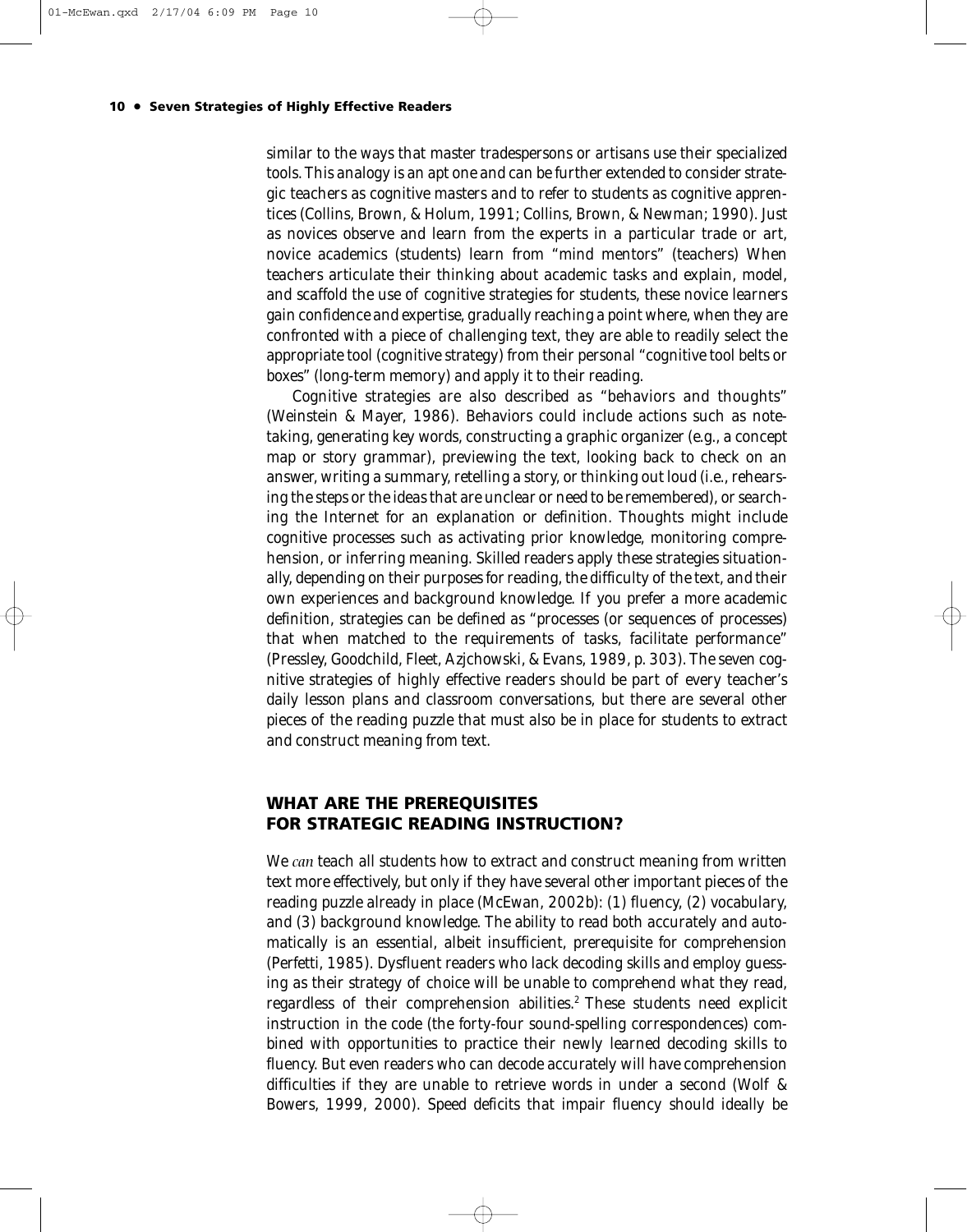identified and remediated as early as possible in a student's school career, as they are particularly difficult to overcome if ignored or overlooked. Fluency (the ability to read at grade level speed and accuracy)<sup>3</sup>, while essential, is not the only prerequisite for comprehension. Students must also have grade-levelappropriate vocabulary and background knowledge in order to comprehend.

If you reflect on your most recent experience with a standardized test, the Graduate Record Exam, for example, you no doubt recall one or two text selections that gave you sweaty palms. You *were* able to decode the words in the text. But that wasn't enough to understand what you were reading. Because the topics were unfamiliar to you, perhaps quantum physics or transcendentalism, you may have thought you were reading a foreign language. Even though you used every available strategy, without adequate background and vocabulary knowledge, you could do little to make sense of the impenetrable concepts.

Students encounter similar difficulties in their reading of unfamiliar text. One of the biggest frustrations for teachers in Grades 3–8, where "reading-to-learn" is the goal, has to do with the students who "read it, but don't get it" (Tovani, 2000). This pervasive problem is compounded with each passing school year as the number and size of content-area textbooks increase while the ability of students to extract and construct meaning from what they read seems to diminish. Some students may need an extra measure of instruction in the sound-spelling correspondences to boost their word identification abilities. Some students may have mastered the one-to-one correspondences but need more instruction in the "advanced code" (McGuinness & McGuinness, 1998), where two or more letters stand for one sound. Others may need to engage in the repeated oral reading of text at their independent reading level to increase fluency (Ihnot, 2001; LaBerge & Samuels, 1974; Mercer & Campbell, 2001). Cognitive strategy instruction, while of great benefit to listening comprehension, will not improve students' *reading* comprehension *if* they do not know how to read (i.e., decode fluently).

All students need to be intentionally taught as much vocabulary and content background knowledge as teachers can skillfully pack into the school day (Beck, Perfetti, & McKeown, 1982; McKeown, Beck, Omanson, & Perfetti, 1983; McKeown, Beck, Omanson, & Pople, 1985). In reality, all teachers must be ESL (English as a Second Language) or ELL (English Language Learners) teachers, teaching new vocabulary, connecting concepts constantly, and introducing their students to as broad and deep a knowledge of the world as they can (Hirsch, 2001). One of the most effective ways to increase vocabulary knowledge is to use newly introduced vocabulary in meaningful interactions with students. One of the best ways for students to acquire fluency, vocabulary, *and* background knowledge is to read a lot recreationally at their independent reading levels as well as to read a lot at their instructional levels guided in the acquisition of cognitive strategy usage by a strategic teacher. Reading a lot is known to accomplish three learning goals for students:

- 1. Increase vocabulary (Dickinson & Smith, 1994; Robbins & Ehri, 1994)
- 2. Develop fluency (LaBerge & Samuels, 1974)
- 3. Add to readers' domain knowledge, especially if they are encouraged to read expository text (Stanovich, 1993; Stanovich & Cunningham, 1993)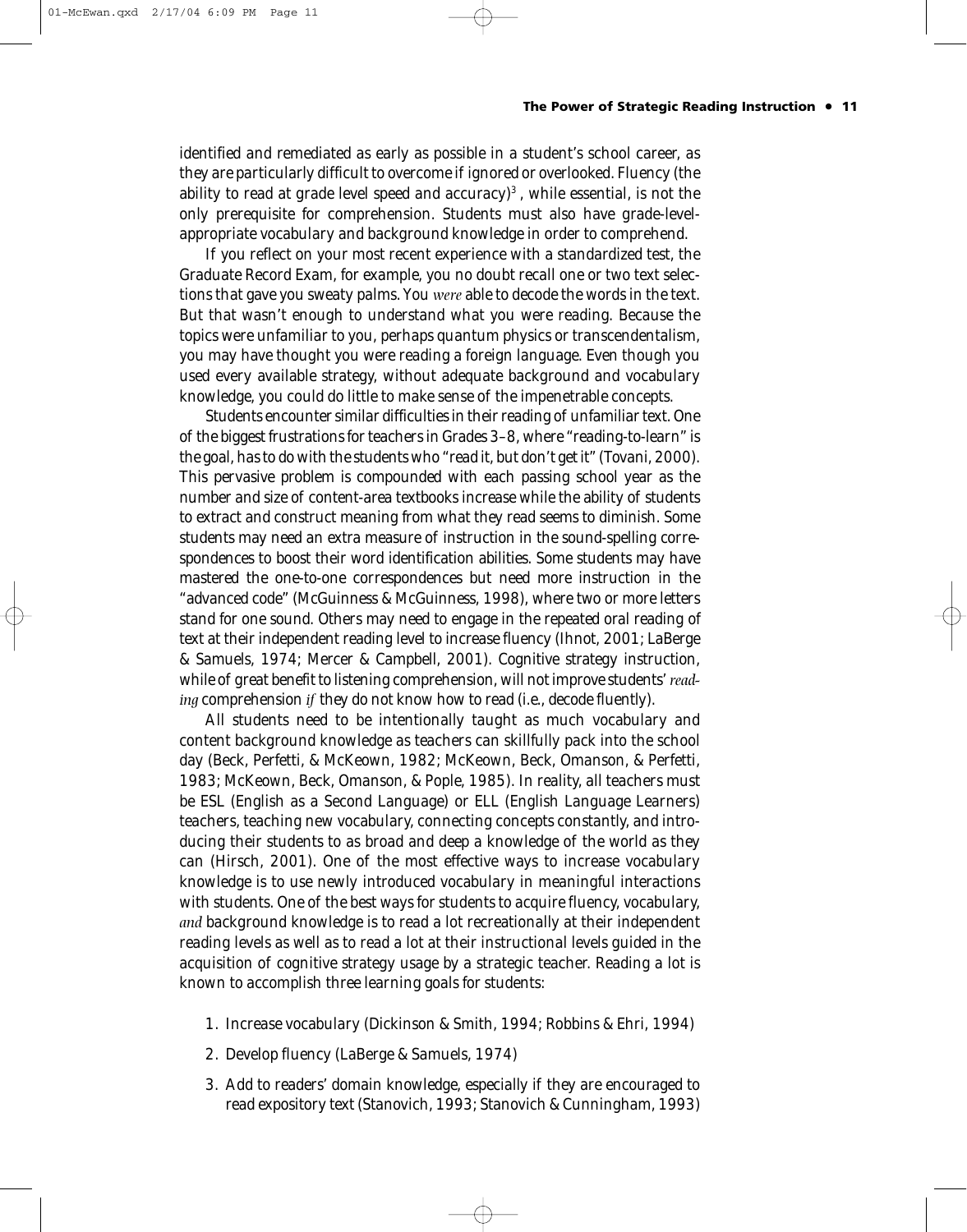# **WHEN IS A STRATEGY** *NOT* **A STRATEGY?**

I encounter confusion from time to time regarding just what a cognitive strategy is, and I can empathize because I was confused myself for a time by the sheer number of different things that educators called reading or comprehension strategies. However, a strategy is *not* a strategy when it is in reality one of the following: (1) an instructional activity using a variety of procedures, prompts, posters, and props to assist teachers in modeling, explaining, and teaching one or more cognitive strategies; (2) a study skill; or (3) a reading skill.

#### **Instructional Activities Are** *Not* **Cognitive Strategies**

The "reading strategies" or "comprehension strategies" found in many of the popular books are not, in my opinion, strategies at all. They are *instructional activities* containing *procedures, prompts, posters,* and *props* to assist classroom teachers in cognitive strategy instruction.4 Instructional activities are the plans and procedures that teachers make and follow for the purpose of cognitive strategy instruction, the things that teachers and students "do" during cognitive strategy instruction.

These activities are often given catchy titles to make them more enticing to both teachers and students. One, for example, is called "click or clunk." After reading a portion of text, students are prompted to ask themselves if what they have read *clicks* (i.e., they understand it) or whether it *clunks* (i.e., they need to use a fix-up strategy (Klingner, Vaughn, & Schumm, 1998; Weaver, 1994, p. 157). Click or clunk is not a cognitive strategy, but a *prompt* to help students practice and internalize the monitoring-clarifying strategy. Another cleverly named prompt is "trash or treasure." It asks students to determine what portions of the text they are reading could be considered irrelevant and redundant (trash) and conversely, which parts of the text contain the important main ideas and details—treasure. This instructional activity and accompanying prompt are designed to assist students with one of the critical tasks of summarizing—determining what's important and what's not.

In another clever prompt, questions are described as "thick [important and global questions] or thin [incidental clarifying questions]" (Harvey & Goudvis, 2000, p. 90). Harvey and Goudvis also suggest a favorite *prop* of many students and teachers—sticky notes. They recommend that students code their responses to what they have read and write reactions and questions regarding their reading on varying sizes of Post-it notes. They place the notes on the pages of their texts to help them remain actively engaged while reading. Props like sticky notes, as well as the sticky pictures I developed for primary readers (see Chapter 4 for the master), aid students in activating prior knowledge, clarifying confusion, and questioning the text as they read.

# **Study Skills Are** *Not* **Cognitive Strategies**

When I ask middle school teachers in my cognitive strategy workshop to enumerate the strategies they are currently "teaching" their students, the room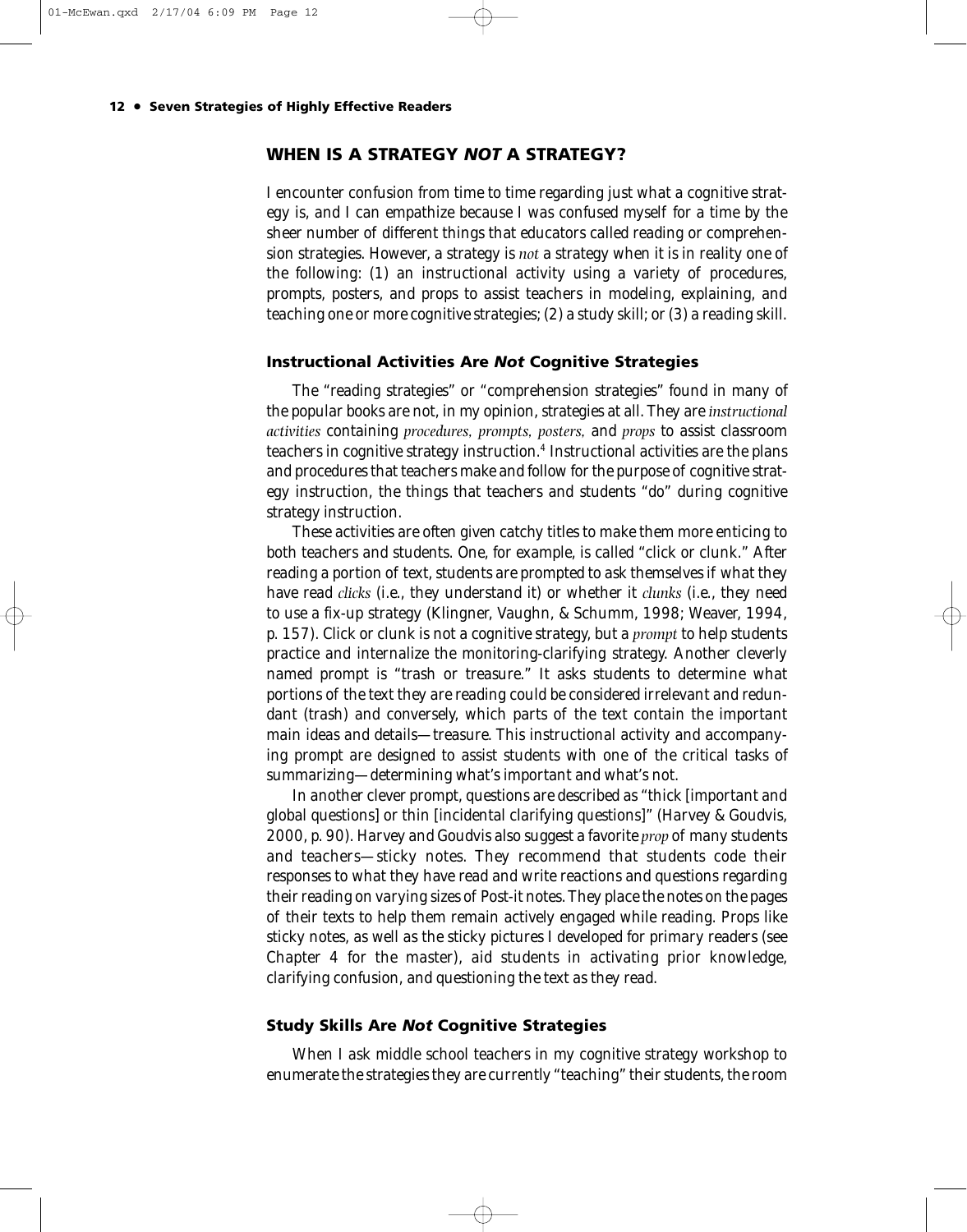#### **The Power of Strategic Reading Instruction • 13**

occasionally gets quiet. Then someone will cautiously mention SQ3R (Survey, Question, Read, Recite, Review). This old-timer has been around since World War II when it was developed to help U.S. troops master vast quantities of new technical information very quickly (Manzo, Manzo, & Estes, 2001, p. 266). Its relative success at that time fostered a healthy interest in the use of study skills to increase the efficiency of learners. I hesitate to squash *any* interest in strategy instruction, but study skills are not cognitive strategies.

Study skills are taught as formulas or systems that are imposed by teachers on learners. Study skills give learners specific methods to study for tests or memorize specific information or facts. Examples include various note-taking systems (e.g., Notetaking System for Learning [Palmatier, 1973]) and study methods (e.g., Predict, Organize, Rehearse, Practice, Evaluate [Simpson, 1986]).

Cognitive strategies, if taught appropriately, on the other hand, are *situational* in nature, to be used by students in response to the varying demands and challenges of reading different types and levels of text for different purposes. They are the "tools" in the tool belt analogy; skillful readers choose the right tool for the job rather than using the same tool for every cognitive assignment.

## **Reading Skills Are** *Not* **Cognitive Strategies**

Last, the reading skills you may remember from years past are not cognitive strategies. Skills are repetitive in nature, learned through intense practice (e.g., multiplication facts, musical scales, or decoding), and produced unconsciously and almost instantaneously when needed. While skills are absolutely essential to automatic and accurate word identification, the cognitive strategies we will consider are situationally specific and highly flexible. That is, expert readers use specific strategies in response to the text, the purpose for reading, and their own experience and prior knowledge. They may use several strategies simultaneously and no doubt even develop their own approaches to a strategy as they become more expert readers. Any prompts, props, or procedures that teachers use to scaffold the learning of a specific strategy can be modified, enhanced, or dropped altogether as students grow more confident in their strategy usage. Just as teachers feel the freedom to refine and modify lesson plans once they become more confident teachers, maturing readers adapt cognitive strategies to express their own unique ways of extracting and constructing meaning from text.

# **When** *Is* **a Strategy a Cognitive Strategy?**

A strategy *is* a cognitive strategy when it is a conscious thought or behavior used by a reader to process text. Strategies have the power to enhance and enlarge the scope of learning by making it more efficient. Strategic students learn and remember more in shorter periods of time with far less frustration. They are able to tackle challenging assignments with a higher degree of organizational skill, and more important, they can face difficult assessments with confidence. A strategy is a *cognitive strategy* when teachers are teaching readers how and when to use it independently, confidently, and strategically.